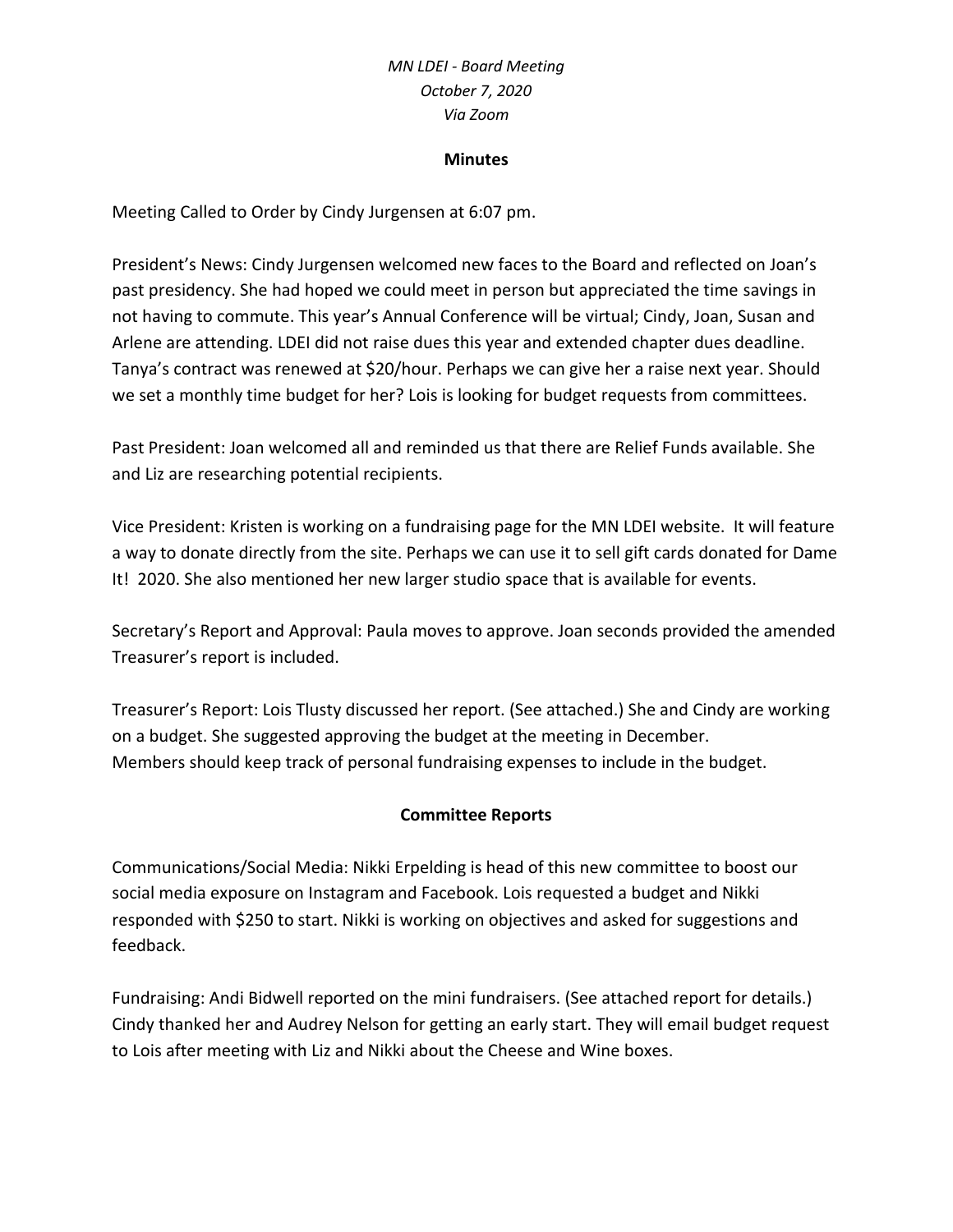# *MN LDEI - Board Meeting October 7, 2020 Via Zoom*

Membership: Paula Zuhlsdorf represented this committee. Carla Mertz is a new member officially in October2020. We welcomed her at the October Iron Shoe Farm meeting (her farm!) Paula asked about the budget and funds available for membership. Last year we provided \$111.25 in membership assistance. Joan is hoping we can reduce this amount but still have funds available. Paula proposes reducing membership budget from \$400 to \$300.

Newsletter: Marge Porter has created a new newsletter format. She thanked everyone for the positive feedback. The links to articles are immediate. She is also able to track users through Mail Chimp. There is a dedicated email box for submitting articles that should be submitted by the 20th of each month. Shorter articles might be advantageous as longer ones will be converted to PDF's. She is looking for articles to include as this a public newsletter. It will be published the 1st Saturday of each month.

Program: Amy Brown provided the update for this committee. Their budget is not ready yet but should be within a month. The program surveys from last year very helpful and will used again this year for virtual programs. The October program is on the 29th and will feature a Halloween theme with boxes containing ingredients for a cocktail, 3 different snacks and a sound track. Contact Amy if you want to help prep boxes at the Solar Arts building prior to the program. Amy and Amalia have 6 months of ideas but are specifically looking for ideas for November and for April which is Dame It! Month. Arlene is scheduled for February. There will be some crossover with fundraising and programs and Amalia might do another Dinner at Home for Cinco de Mayo.

Scholarship: Susan Peters represented this committee and thanked everyone especially Andi and Audrey for their fundraising efforts. Initially for the 2019-20 year they had planned on two \$5000 scholarships but scaled back to one \$3000 scholarship and one \$2000 scholarship. For the 2020-2021 year she proposed one at \$2500. Susan has reached out to recent recipients and invited them to events but has not had a response. She mentioned that it's a tough year for everyone and difficult to mentor.

Microgrants: Joan Donatelle spoke for this committee that she chairs with Liz Nerud. They have not had a chance to meet yet but are very excited to give money. They have set a budget of \$500 to start. Joan also mentioned that LDEI has funds for those in need of help because of Covid. Lois stated that the chef that received a microgrant last year put together the very successful Dinner at Home boxes.